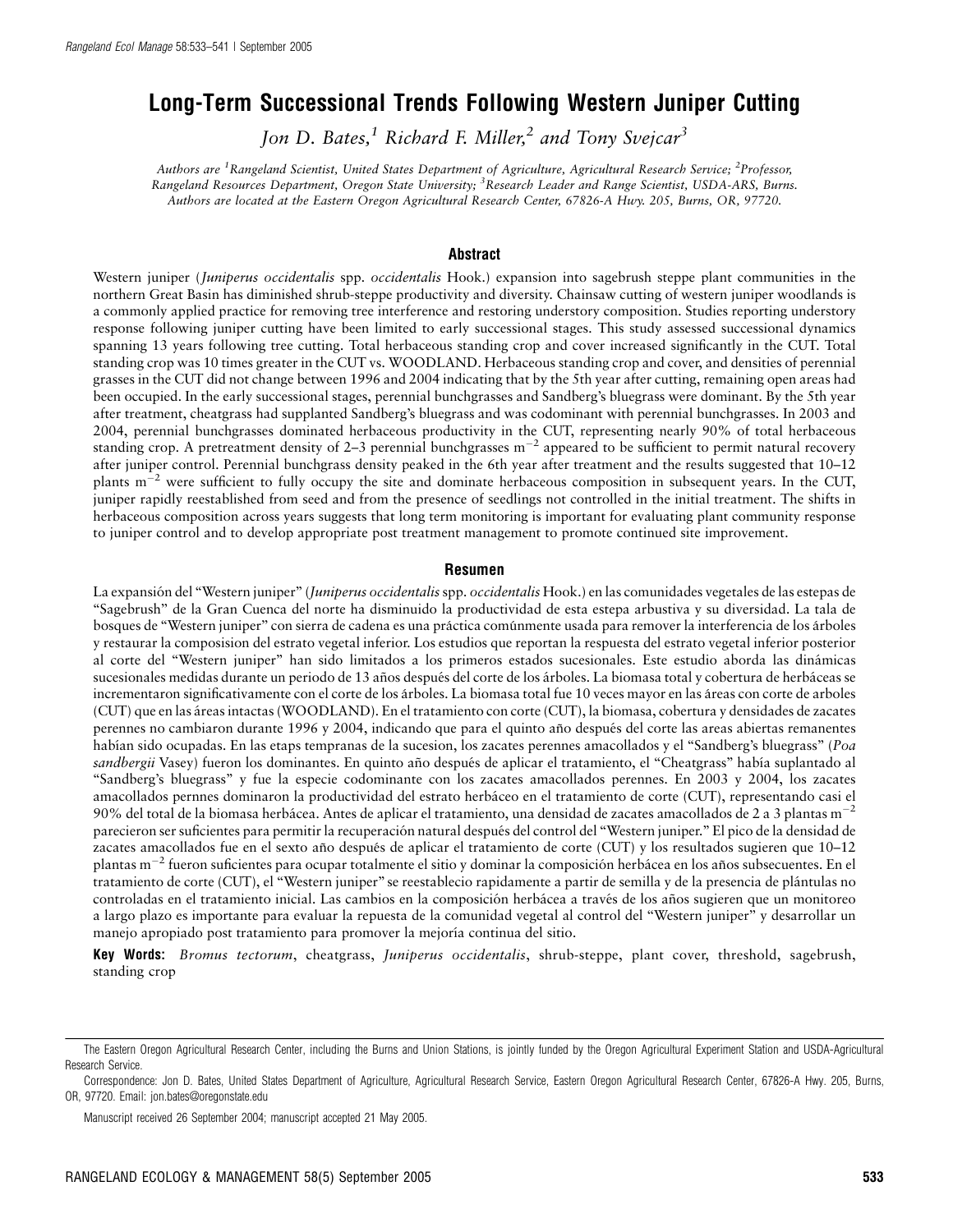## INTRODUCTION

The expansion and development of western juniper (Juniperus occidentalis ssp. occidentalis Hook.) woodlands is of major ecological importance in the northern Great Basin (Miller et al. 2000; Miller and Tausch 2001). Woodlands have increased nine-fold during the past 130 years and encompass an estimated 3.2 million ha across eastern Oregon, southwestern Idaho, and along the northern border of California and Nevada (Miller et al. 2000). Woodland dominance reduces productivity and diversity of shrub-steppe communities (Bates et al. 2000; Miller et al. 2000), results in decreased avian diversity (Miller et al. 1999), and might negatively impact hydrologic processes (Buckhouse and Mattison 1980; Miller at al. 2005). To address these consequences, western juniper has been controlled by a variety of methods, including prescribed fire and mechanical removal by cutting with chainsaws or tractor mounted shears. A main goal of western juniper treatments is to restore northern Great Basin shrub-steppe plant communities.

Cutting treatments are mainly applied to woodlands with depleted shrub and herbaceous understories (Miller et al. 2000). These woodlands have crossed an ecological threshold where fire, either natural or prescribed, is no longer a management option for recovery of the prewoodland plant community. Cutting of western juniper increases availability of soil water and nitrogen, and results in large increases in biomass and cover of herbaceous species within the first two years after treatment (Bates et al. 2000, 2002). Removal of western juniper has been rated either successful (Rose and Eddleman 1994; Bates et al. 2000; Eddleman 2002) or unsuccessful (Evans and Young 1985; Vaitkus and Eddleman 1987) at rehabilitating plant communities with desired herbaceous vegetation. For example, in studies where herbaceous recovery was rated successful, cover and productivity of perennial grasses and forbs exceeded the response of exotic annual grasses (Rose and Eddleman 1994; Bates et al. 2000). The conclusions derived from these studies have been largely based on short-term plant response, occurring within the first two years following juniper treatment. However, sites that are cut are often characterized by large areas of bare ground (Miller et al. 2000), which remain open to plant colonization beyond the initial two years following removal of juniper (Bates et al. 1998, 2000). Young et al. (1985) measured plant productivity for six years after control of western juniper with picloram pellets. Their results indicated that three to five years were required for seeded perennial grasses to fully respond to juniper removal. The lack of long-term vegetation measurements after juniper cutting makes it difficult to properly evaluate herbaceous recovery and compositional changes. Belsky (1996) concluded that the lack of extensive data sets did not justify western juniper control and could result in inappropriate woodland management.

The purpose of this study was to evaluate long-term vegetation succession after the cutting of western juniper, by revisiting a site where short term (two years post treatment) plant succession after juniper cutting was previously reported (Bates et al. 1998, 2000). Early successional data indicated that the cutting of trees was effective at increasing total understory biomass, cover, and diversity within the first two years after cutting (Bates et al. 2000). Plant composition during early

succession, largely dictated by pretreatment site floristics, was dominated by native perennial grasses and forbs. From these efforts, it was hypothesized that the annual stage of succession had been bypassed after cutting and that further plant colonization of remaining open spaces would mainly be composed of native perennials. One objective of the study was to determine if these initial predictions, based on two years of early successional plant recovery, would be supported by longer-term results. Additional objectives were to compare vegetation dynamics between the cut treatment and uncut woodlands to ascertain the extent of shrub and herbaceous recovery after cutting, and to quantify reestablishment of juniper back into the cutting treatment.

## MATERIALS AND METHODS

This study spanned a 13-year interval from 1991 through 2004. Data from 1991 through 1993 addressed the effects of the cutting disturbance on initial plant successional dynamics (Bates et al. 1998, 2000). This manuscript mainly compares vegetation data, collected in 1993 (2nd year post cutting), with data collected from 1994 to1997 and 2003 to 2004 to assess long-term effects of the juniper cutting on vegetation successional dynamics. Pretreatment and 1st year vegetation response to cutting (cover and density), extensively reported in Bates et al. (2000), are only briefly presented in this paper. Plots were visually monitored to detect major compositional shifts but were not sampled between 1998 and 2002.

## Site Description and Experimental Design

The study site was located on Steens Mountain, southeastern Oregon (118°36'E, 42°55'N). Elevation at the site is 1 550 m and aspect is facing west with a 22% slope. Precipitation occurs mostly in winter and early spring. Summers are warm and dry. Annual precipitation (1 October to 20 September) at the Malheur National Wildlife Refuge weather station (1 250 m), located 29 kilometers northwest of the site, has averaged 248 mm over the past 44 years (Fig. 1). Prior to cutting, juniper canopy cover averaged 26% and mature tree density averaged  $250$  trees ha<sup>-1</sup> (Bates et al. 2000). The interspace zone was 95% bare ground and Sandberg's bluegrass (Poa sandbergii Vasey) was the dominant understory species (Bates et al. 2000).

Four 0.9-ha blocks were established in June 1991<sup>1</sup>. Each block was divided into two 0.45-ha-sized plots. One plot within each block was randomly assigned the cutting treatment (CUT) and the remaining plot was left as woodland (WOODLAND). In the CUT treatment, all mature trees and saplings  $> 20$  cm in height were felled using chainsaws in August 1991. Felled trees were left in place (Bates 1996). Livestock were excluded during the study.

<sup>&</sup>lt;sup>1</sup>In our earlier study (Bates et al. 2000) there were eight 0.9 ha blocks. After 1993, four blocks were put back into pasture and are being used in an observational grazing study. The four blocks used in this study were fenced off and have not been grazed.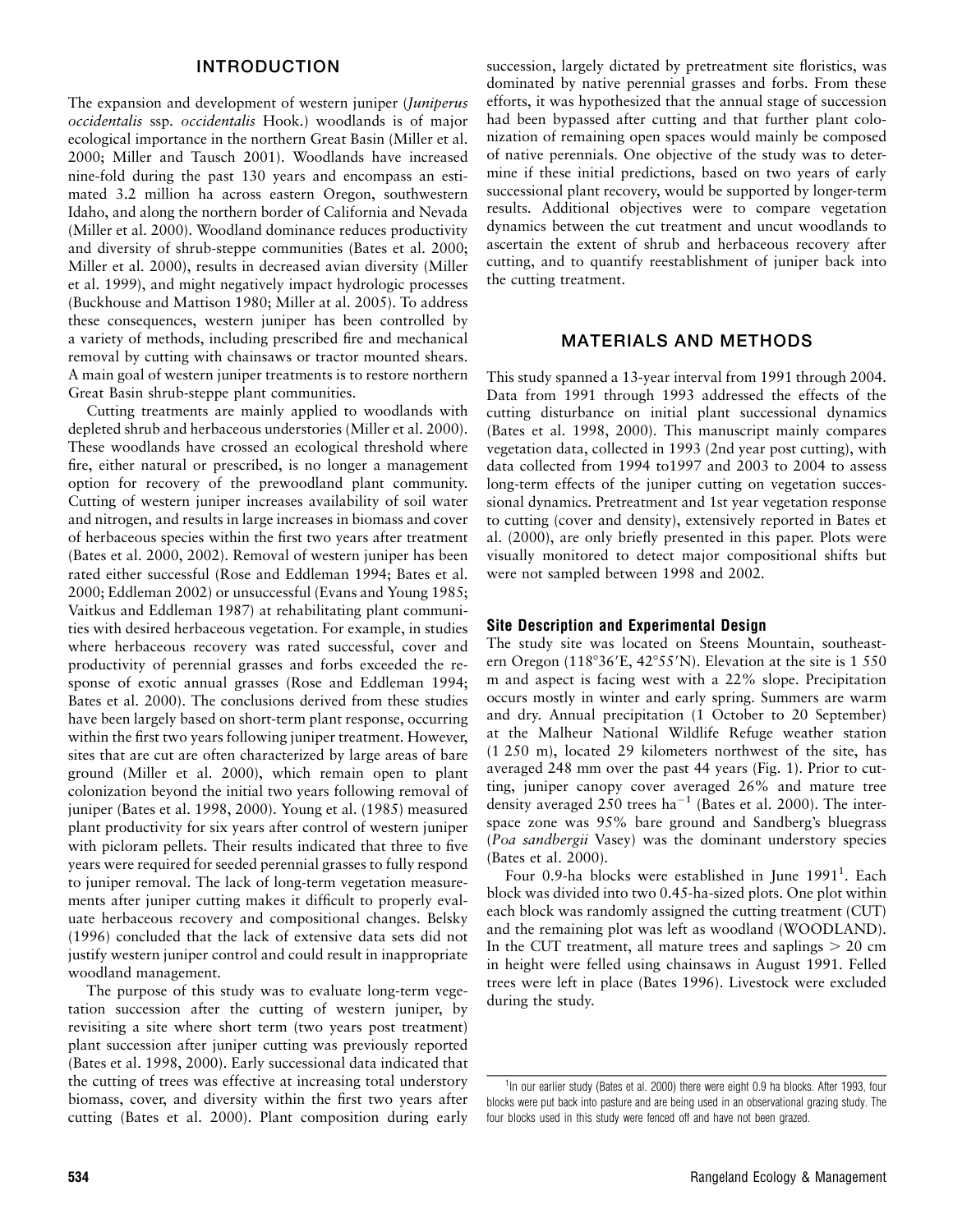# Vegetation Measurements

Understory measurements included estimates of canopy cover, density, and standing crop at the functional group level. Functional groups were composed of Sandberg's bluegrass, deep rooted perennial bunchgrasses (e.g., Thurber's needlegrass [Stipa thurberiana Piper] and bluebunch wheatgrass [Agropyron spicatum Pursh Scribn. & Smith]), bottlebrush squirreltail (Sitanion hystrix [Nutt.] Smith), cheatgrass (Bromus tectorum L.), perennial forbs, and annual forbs. The criterion for determining functional groups was described in Bates et al. (2000).

Density and canopy cover of herbaceous species were measured inside  $0.2 \text{--} \text{m}^2$  frames. Canopy cover and plant density were estimated spatially by zone in 1991–1993, 1997, and 2003–2004. CUT areas were spatially stratified into interspace, canopy (litter area formerly beneath standing trees), and debris (under cut trees) zones. In the WOODLAND, zones were stratified into interspace and canopy (within tree canopy dripline). Canopy and interspace zones were measured in the four cardinal directions around 12 randomly selected tree stumps each year in each plot. For the canopy zone, frames were placed on the outer edge of the litter/dripline area. Interspace zones were sampled about 3 m from the outer edge of the canopy. For the debris zone, frames were randomly placed under 12 cut juniper trees (four frames per tree). Plant densities 1994–1996 and 2004 and canopy cover in 1994 and 2004 were not stratified by zone, but were whole plot estimates. In these sample years, frames were placed every 2 m along five, 30.5 m transect lines.

Shrub and tree canopy cover were measured by line intercept along five, 30.5 m transect lines. Densities of shrubs, and juniper seedlings and saplings  $\left($  < 1 m height) were estimated using 2 m  $\times$  30.5 m belt transects. Juniper ( $> 1$  m height) density was estimated using 6 m  $\times$  30.5 m belt transects. Zonal areas (canopy, interspace, and debris) were also determined by line intercept along each transect.

In June 1992 and 1993, herbaceous standing crop was sampled by functional group using  $25 \text{ 1-m}^2$  frames per plot. In June 1997 and 2003, functional group standing crop was sampled by zone in each plot replicate using  $25$ ,  $1-m^2$  frames. In 1996, total standing crop was not segregated by functional group or zone. Herbage was clipped to a 2-cm stubble height and dried at  $48^{\circ}$ C for 48 h prior to weighing.

#### Statistical Analysis and Data Organization

To simplify presentation of the results, we focused on treatment responses over time and did not compare zonal values. This was also done because sampling was not spatially stratified among zones in all years. To compare treatments across years, a main objective of the study, weighted zonal means were used to obtain overall plot means. Zonal means for standing crop, cover, and density were weighted by the area occupied by each zone (years 1991–1993, 1997, and 2003) to obtain whole plot means for the treatments. The area of each zone was determined by line intercept from transects established in each plot. Because zones were not spatially stratified while sampling from 1994– 1996 and 2004, these values did not require adjustment.

Analysis of variance was used to test for treatment effect on herbaceous standing crop (functional group and total herbaceous), cover (species and functional group), and density



Figure 1. Annual precipitation (mm) for years 1993–2003 and the longterm average at the Malheur National Wildlife Refuge weather station (1 250 m), located 29 kilometers northwest of the site.

(species and functional group). Cover and density of shrubs and juniper were analyzed by species. Response variables were analyzed as a randomized complete block across time. The model included block (four blocks,  $df = 3$ ), year (1991–1997 and 2003,  $df = 7$ ), treatment (CUT, WOODLAND,  $df = 1$ ), and year by treatment interaction ( $df = 7$ ; with the error term  $df = 45$ ). All statistical analyses were performed using the Statistical Analysis System (SAS Institute 2002). Data were tested for normality using the SAS univariate procedure. Data not normally distributed were arcsine square root transformed to stabilize variance. Back transformed means are reported. Statistical significance of all tests was set at  $P < 0.05$  and mean separations were accomplished using Fisher's protected LSD.

## RESULTS AND DISCUSSION

#### Treatment Comparisons; Herbaceous Standing Crop

During the five sampling years, herbaceous standing crop was always greater in the CUT compared to the WOODLAND (Fig. 2). Main effects (time, treatment) and the interaction (year and treatment) were highly significant for total and functional group standing crop. Total standing crop in the CUT was significantly greater than the WOODLAND in all measurement years. The interaction indicated that herbaceous standing crop increased significantly in the CUT treatment between 1992 (1st year post cutting) and 1996 (5th year post cutting). Since 1996, standing crop in the CUT has remained at about 1000 kg $\cdot$  ha<sup>-1</sup> and has been nine to 12 times greater in the CUT compared to the WOODLAND. This level of herbaceous biomass response in the CUT is not unusual following juniper treatment. In other western juniper and pinyon–juniper woodlands of the Great Basin, 2- to 10-fold increases in herbaceous biomass have been documented after juniper control (Young et al. 1985; Clary 1987; Vaitkus and Eddleman 1987; Rose and Eddleman 1994; Bates et al. 2000). Bates et al. (2000) established that increased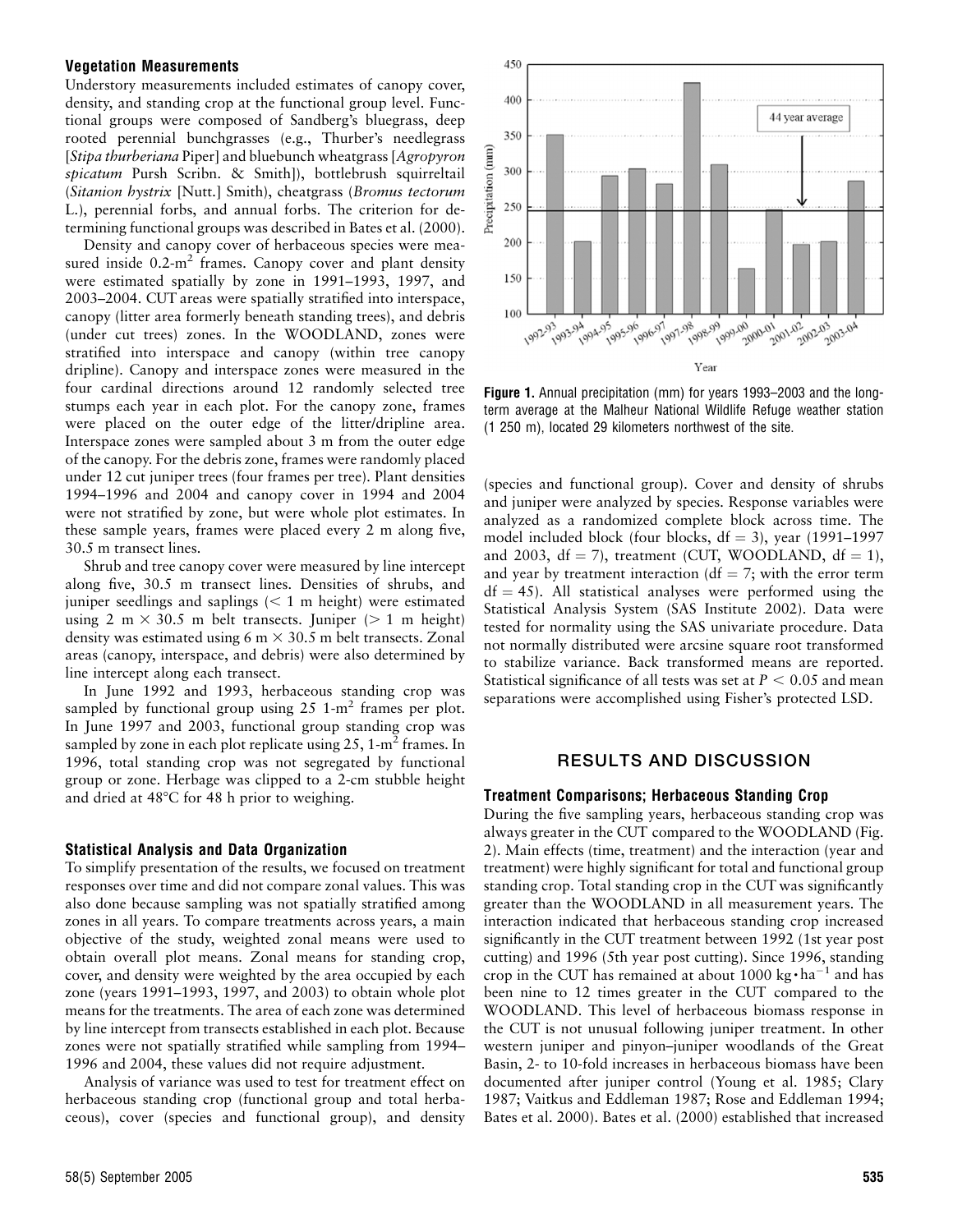

Figure 2. Total biomass ( $kg \cdot ha^{-1}$ ) in CUT and WOODLAND treatments. Values are means  $\pm$  one standard error. Different lower case letters indicate significant differences ( $P > 0.05$ ) between the treatments within year.

understory productivity after juniper cutting resulted from greater availability of soil water and nitrogen. In the present study, soil water and available nitrogen were not measured, but the greater understory productivity and higher cover in the CUT indicates that water and soil nutrients remain more available for herbaceous plant uptake than in the WOODLAND.

Standing crop of the functional groups tended to be greater in the CUT than the WOODLAND, although for several of the response variables, this relationship was not consistent across all years (Figs. 3A–3D). Perennial grass standing crop was greater in the CUT than the WOODLAND in all measurement years. The relative difference between treatments for perennial grass standing crop increased with time ( $P < 0.01$ ). By 2004, perennial grass standing crop in the CUT was 16 times greater than in the WOODLAND (Fig. 3D). Cheatgrass standing crop was greater in the CUT than in the WOODLAND, particularly in 1997, the sixth year after treatment (Fig. 3B). However, cheatgrass biomass has declined significantly in the CUT since 1997. By 2004, cheatgrass represented only 4% of total standing crop in the CUT (Fig. 3D). In the CUT, there were initial increases in Sandberg's bluegrass and perennial forb production, but both have declined in productivity in recent years. In 1997, 2003, and 2004, Sandberg's bluegrass production did not differ between CUT and WOODLAND treatments. Standing crop of perennial forbs has not differed between treatments the past two measurement years. Annual forb standing crop was greater in the CUT compared to the WOODLAND, but represented only a small portion  $(< 5\%$ ) of total standing crop in the CUT.

## Treatment Comparisons; Herbaceous Cover and Density

Treatment differences and trends in herbaceous plant cover and perennial plant densities paralleled results reported for standing crop. In the CUT, herbaceous cover and density increased over time as areas open to plant establishment were occupied. Total herbaceous cover (Table 1) and perennial grass cover (Fig. 4A) were significantly greater in the CUT compared to the WOODLAND in all years following treatment (Table 1). Cheatgrass cover has tended to be greater in the CUT than



Figure 3. Biomass (kg $\cdot$ ha<sup>-1</sup>) by functional groups in (A) 1993, (B) 1997, (C) 2003 and (D) 2004. Data are in means  $\pm$  one standard error. Significant differences ( $P > 0.05$ ) between the CUT and WOODLAND treatments by year and by functional group are indicated by different lower case letters. Functional groups are Sandberg's bluegrass (S. bluegrass); Perennial Grass (Per. Grass); Cheatgrass; Perennial Forb (Per. Forb); and Annual Forb (Ann. Forb).

the WOODLAND since the 3rd growing season (1994) after treatment (Fig. 4B). However, as cheatgrass cover has declined in the CUT, differences between treatments became less apparent. Cover of Sandberg's bluegrass, perennial forbs, and annual forbs was greater in the CUT in the years immediately following treatment but has not differed from the WOODLAND the past two growing seasons (Figs. 4C–4E).

Perennial grass density (Fig. 5A) was greater in the CUT than the WOODLAND by the 2nd growing season (1993) following treatment. Treatment differences for perennial grass density increased over the next four growing seasons (1994–1997). Although 1994 was a very dry year, the 1993–97 period generally had above average precipitation (Fig. 1), which probably favored perennial bunchgrass establishment. In 1997, 2003, and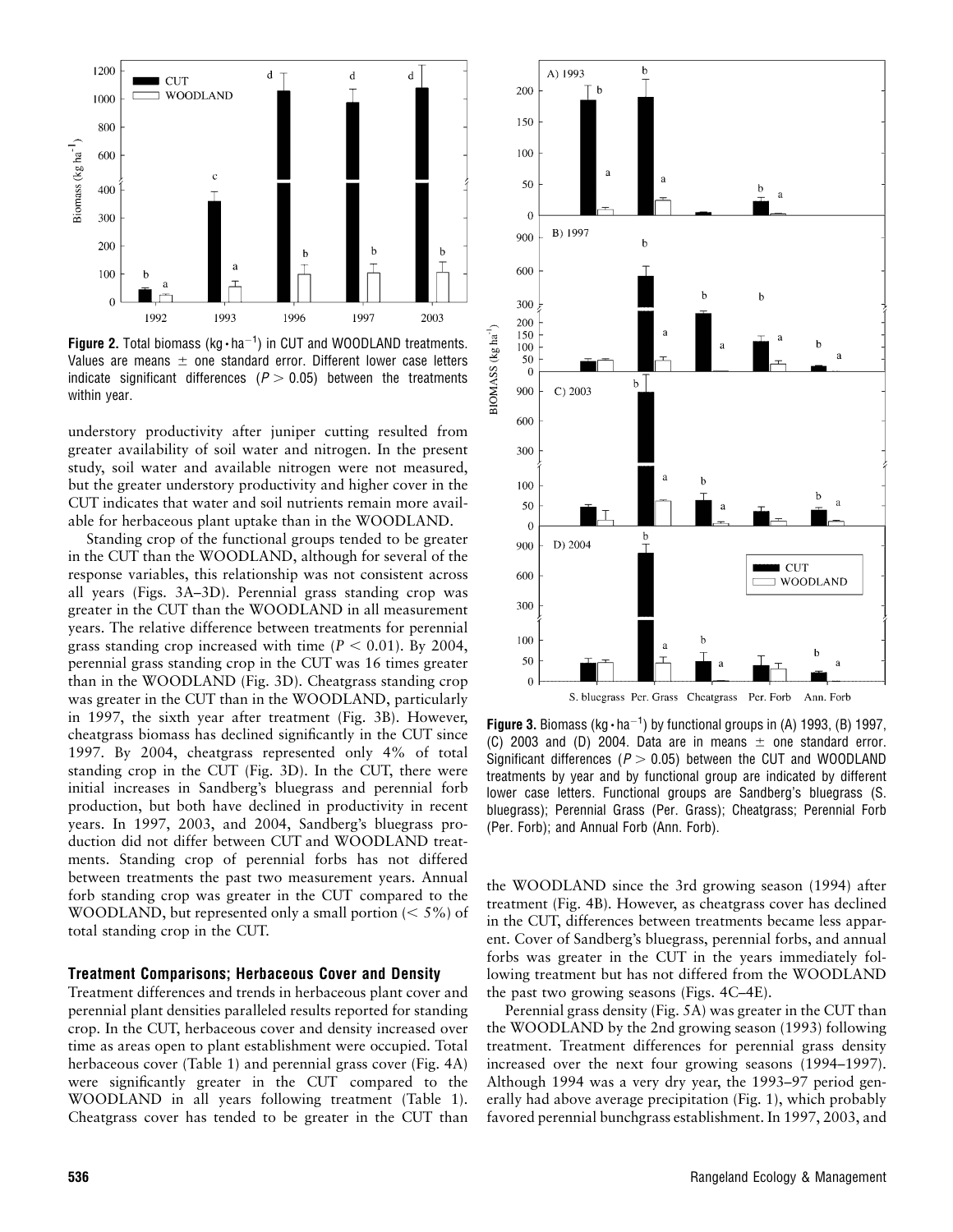|                   | Herbaceous        | Bare ground       |                     | Tree              | Shrub           | <b>Tree</b>          | Shrub                |
|-------------------|-------------------|-------------------|---------------------|-------------------|-----------------|----------------------|----------------------|
| Year &            | Cover             | & Rock            | Litter <sup>1</sup> | Cover             | Cover           | Density <sup>2</sup> | Density              |
| Treatment         | $\frac{0}{0}$     | $\frac{0}{0}$     | $\frac{0}{0}$       | $\frac{0}{0}$     | $\frac{0}{0}$   | $#$ ha <sup>-1</sup> | $#$ ha <sup>-1</sup> |
| 1991 <sup>3</sup> |                   |                   |                     |                   |                 |                      |                      |
| <b>CUT</b>        | $5.4 \pm 0.6 a$   | 68.9 $\pm$ 3.8 d  | $25.8 \pm 1.9 a$    | $24.4 \pm 4.4$ b  | $0.0 \pm 0.0$   | 316.2 $\pm$ 24.7 c   | $15.2 \pm 12.3$ a    |
| <b>WOODLAND</b>   | $4.2 \pm 0.8$ a   | 65.8 $\pm$ 2.1 d  | $30.1 \pm 1.3$ b    | $27.3 \pm 1.0$ b  | $0.0 \pm 0.0$   | $325.5 \pm 20.7$ c   | $13.2 \pm 10.8$ a    |
| 1992              |                   |                   |                     |                   |                 |                      |                      |
| <b>CUT</b>        | $10.7 \pm 2.4$ b  | $57.9 \pm 2.8$ c  | $31.4 \pm 2.4$ b    | $0.0 \pm 0.0 a$   | $0.0 \pm 0.0$   | $79.3 \pm 23.5$ a    | $13.4 \pm 12.1$ a    |
| <b>WOODLAND</b>   | $5.2 \pm 0.5$ a   | 67.3 $\pm$ 2.8 d  | $27.5 \pm 1.7$ a    | $25.6 \pm 1.8$ b  | $0.0 \pm 0.0$   | 328.3 $\pm$ 21.3 c   | $12.6 \pm 9.4 a$     |
| 1993              |                   |                   |                     |                   |                 |                      |                      |
| <b>CUT</b>        | $22.7 \pm 0.8$ c  | $45.3 \pm 1.3$ b  | $32.0 \pm 0.9$ b    | $0.0 \pm 0.0 a$   | $0.0 \pm 0.0$   | $85.4 \pm 30.5$ a    | $24.4 \pm 22.1$ a    |
| <b>WOODLAND</b>   | $6.0 \pm 0.7 a$   | 64.2 $\pm$ 1.7 cd | $29.9 \pm 1.0$ ab   | $27.6 \pm 1.6$ b  | $0.0 \pm 0.0$   | 318.5 $\pm$ 27.3 c   | 11.2 $\pm$ 8.9 a     |
| 1994              |                   |                   |                     |                   |                 |                      |                      |
| <b>CUT</b>        | $28.1 \pm 1.3$ d  | $41.2 \pm 2.5$ b  | $33.2 \pm 1.9$ b    | N.M. <sup>4</sup> | N.M.            | N.M.                 | N.M.                 |
| <b>WOODLAND</b>   | $5.8 \pm 0.9 a$   | 61.8 $\pm$ 2.2 c  | $32.3 \pm 3.0$ b    |                   |                 |                      |                      |
| 1997              |                   |                   |                     |                   |                 |                      |                      |
| <b>CUT</b>        | $35.9 \pm 2.8 e$  | $35.3 \pm 2.2 a$  | $33.1 \pm 1.9$ b    | $0.2 \pm 0.2 a$   | $1.4 \pm 1.0$   | 129.7 $\pm$ 29.3 a   | $887.5 \pm 686.4$ b  |
| <b>WOODLAND</b>   | $6.6 \pm 1.4 a$   | 60.6 $\pm$ 1.7 c  | $32.7 \pm 1.4$ b    | $24.7 \pm 2.0$ b  | $0.0 \pm 0.0$   | $335.4 \pm 39.1$ c   | $14.8 \pm 14.8$ a    |
| 2003              |                   |                   |                     |                   |                 |                      |                      |
| <b>CUT</b>        | $26.8 \pm 2.8$ cd | 41.0 $\pm$ 2.4 b  | $32.0 \pm 2.5$ b    | $0.7 \pm 0.3$ a   | $2.5 \pm 1.2$   | $222.2 \pm 32.7$ b   | 630.0 $\pm$ 309.0 b  |
| <b>WOODLAND</b>   | $5.7 \pm 0.9 a$   | 69.3 $\pm$ 3.2 d  | $27.1 \pm 2.6$ ab   | $24.7 \pm 2.0$ b  | $0.0\,\pm\,0.0$ | 312.0 $\pm$ 14.8 c   | $14.8 \pm 14.8$ a    |
| 2004              |                   |                   |                     |                   |                 |                      |                      |
| <b>CUT</b>        | $25.1 \pm 1.5$ cd | $40.8 \pm 2.4$ b  | $34.5 \pm 4.0$ b    | $0.8 \pm 0.3 a$   | $1.2 \pm 0.9$   | $268.2 \pm 45.0$ bc  | 489.5 $\pm$ 159.7 b  |
| <b>WOODLAND</b>   | $4.5 \pm 0.5$ a   | 56.2 $\pm$ 6.5 c  | $31.6 \pm 2.5$ b    | $29.6 \pm 4.0$ b  | $0.0 \pm 0.0$   | $370.3 \pm 44.3$ c   | $8.3 \pm 3.6 a$      |

Table 1. Comparisons of cover (%) and tree and shrub density values collected on Steens Mountain, Oregon, as affected by juniper cutting treatment. Values are means  $\pm$  one standard error.

Different lower case letters indicates significant differences between treatment means within a column ( $P < 0.05$ ).

<sup>1</sup>Litter in cut plots includes litter in intercanopy, debris, and canopy zones. Litter in woodlands is primarily under trees with less than 2% litter in the interspace.

 $^2$ Tree density includes all trees from seedling to large mature trees. Mature tree density averaged 250 trees ha $^{-1}\,$ 

<sup>3</sup>Pretreatment data is presented for readers to compare treatment dynamics over the 13-year study period.

4 N.M.—not measured.

2004, perennial grass density was about 5 times greater in the CUT compared to the WOODLAND. Densities of Sandberg's bluegrass and perennial forbs were not different between treatments, and mean values, while fluctuating, did not change during the study period (Figs. 5B–5C).

The shift in plant cover from juniper dominance in the WOODLAND to herbaceous dominance in the CUT (Table 1) has important hydrologic implications. If total plant cover (tree, shrub, and herbaceous) is compared, there is no difference between the CUT and the WOODLAND after 1997 (e.g., in 2003 total plant cover was  $30.0 \pm 1.9\%$  in the CUT and  $30.4 + 1.5\%$  in the WOODLAND). However, the distribution of plant cover, as well as litter, was different between the treatments. Plant cover and litter are more evenly distributed in the CUT, which was reflected by the lower percentage of bare ground recorded (Table 1). In contrast, plant cover and litter are less evenly distributed in the WOODLAND, resulting in a higher percentage of bare ground. By increasing the density of plant cover and litter, soil surfaces are better protected from raindrop impact and the higher cover slows or prevents water movement across the soil surface, thus reducing erosion potential (Blackburn et al. 1994; Davenport et al. 1998). On our study site, the increase in herbaceous cover and reduction in bare

ground in the CUT resulted in significantly reduced runoff and sheet erosion (measured from in situ rainfall simulation plots) compared to the WOODLAND (Miller et al. 2005).

## Herbaceous Succession after Cutting

In the CUT, total standing crop (Fig. 2) and cover (Table 1) has not changed significantly since the 5th year after treatment, indicating that it took about five years for understory herbaceous species to colonize and occupy remaining open areas. Results from other studies have shown that approximately five years were required for herbaceous standing crop to peak after western juniper treatment (Young et al. 1985) and two to four years for herbaceous cover to peak following chaining of pinyonjuniper woodlands in Nevada (Tausch and Tueller 1977).

However, compositional changes and establishment of new plants demonstrated that plant succession in the CUT remained a dynamic process. In the early successional stages (1992– 1994), perennial grass and Sandberg's bluegrass were dominant (Fig. 3A). Between 1995 and 1997, perennial grasses and cheatgrass were dominant. Herbaceous vegetation was not measured between 1998 and 2002, but our observations indicated that perennial grasses and cheatgrass continued to dominate the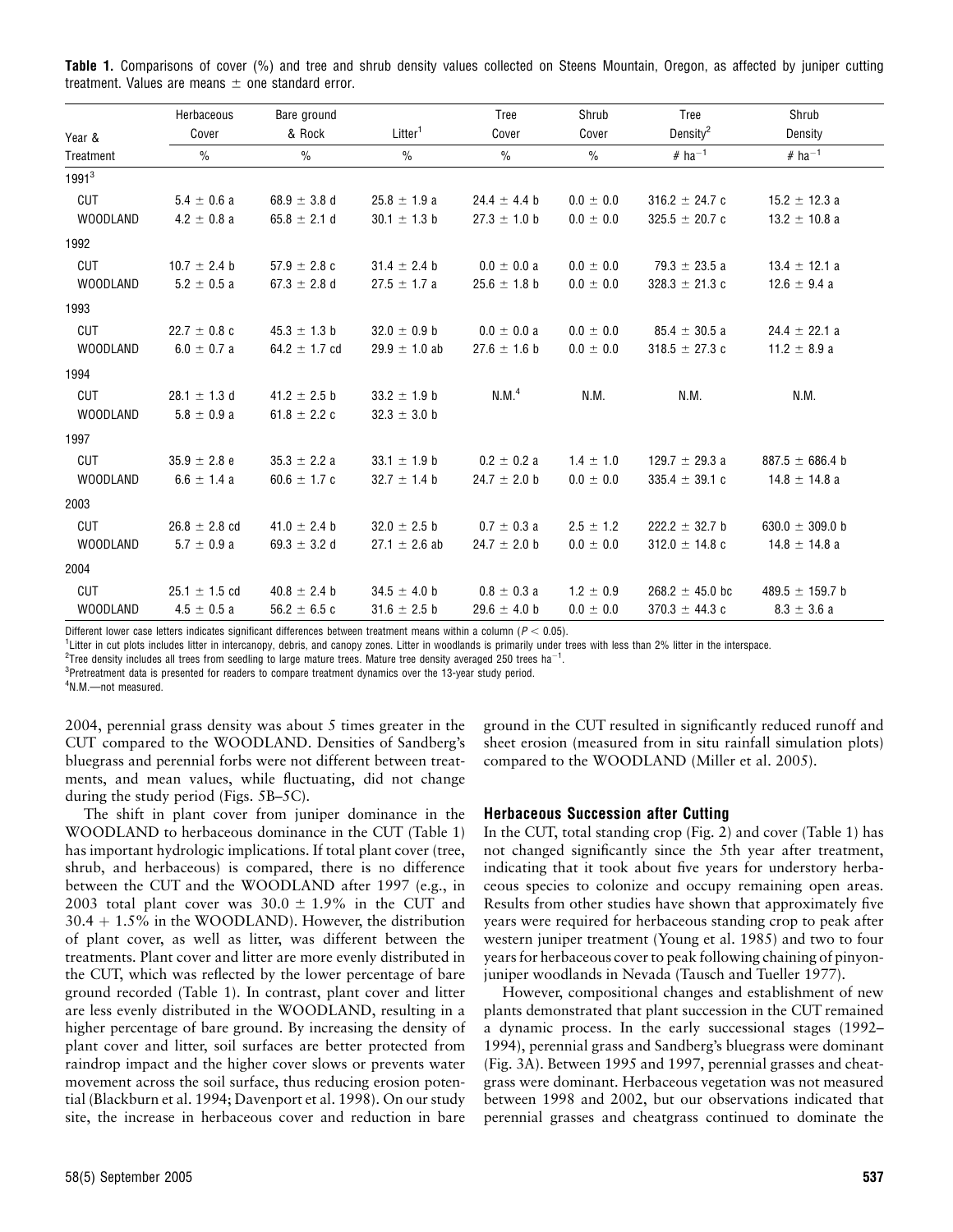

Figure 4. Functional group cover (%) in the treatments in 1991–1994, 1997, 2003, and 2004 for: (A) Perennial Grasses; (B) Cheatgrass; (C) Sandberg's bluegrass; (D) Perennial Forbs; and (E) Annual Forbs. Data are in means  $\pm$  one standard error. Significant differences  $(P > 0.05)$  between treatments for each response variable are indicated by different lower case letters.

CUT treatment. By 2003, cheatgrass standing crop (Fig. 3C), and cover (Fig. 4B) had decreased significantly from 1997. In 2003 and 2004, the 12th and 13th year after treatment, perennial grasses dominated the herbaceous layer in terms of standing crop (Figs. 3C and 3D) and cover (Fig. 4A). Perennial grass standing crop represented nearly 90% of total herbaceous standing crop in those years. These results support our hypothesis that as open spaces were colonized, perennial grasses would become increasingly dominant in the CUT. Eddleman (2002) reported that perennial grasses became dominant in later successional stages following control of western juniper. As was prescribed in our study, Eddleman's (2002) research also depended on natural recovery. Natural recovery is defined here as secondary succession developing from plant species existing on site prior to treatment.



**Figure 5.** Densities (plants  $m^{-2}$ ) of: (A) Perennial Grasses; (B) Sandberg's bluegrass; and C) Perennial Forbs. Values are in means  $\pm$ one standard error. Significant differences  $(P > 0.05)$  between treatments for each response variable are indicated by different lower case letters. Perennial grass densities increased significantly in the CUT between 1991 and 1997 ( $P > 0.001$ ).

However, in two other long-term studies the response of exotic annual grasses has exceeded the response of remaining native vegetation (Evans and Young 1985; Young et al. 1985). These sites were characterized by severely depleted native perennial understories prior to treatment, and required the seeding of non-native perennial grasses to prevent annual grass dominance after juniper treatment (Young et al. 1985). The results from these studies and ours imply that pretreatment plant composition can be used as an indicator of understory successional trajectory following juniper control.

These results also suggest that there are recovery thresholds, based on pretreatment perennial grass composition, that would indicate if natural recovery can be expected or if seeding might be required. In our study and Eddleman's (2002), a recovery threshold could be based on pretreatment perennial grass densities. Both studies were located on sites with similar site potential and species composition, where perennial grass densities ranged between two to three plants per  $m^{-2}$  prior to juniper control. This estimate can be used by land managers as a baseline for prescribing natural recovery following juniper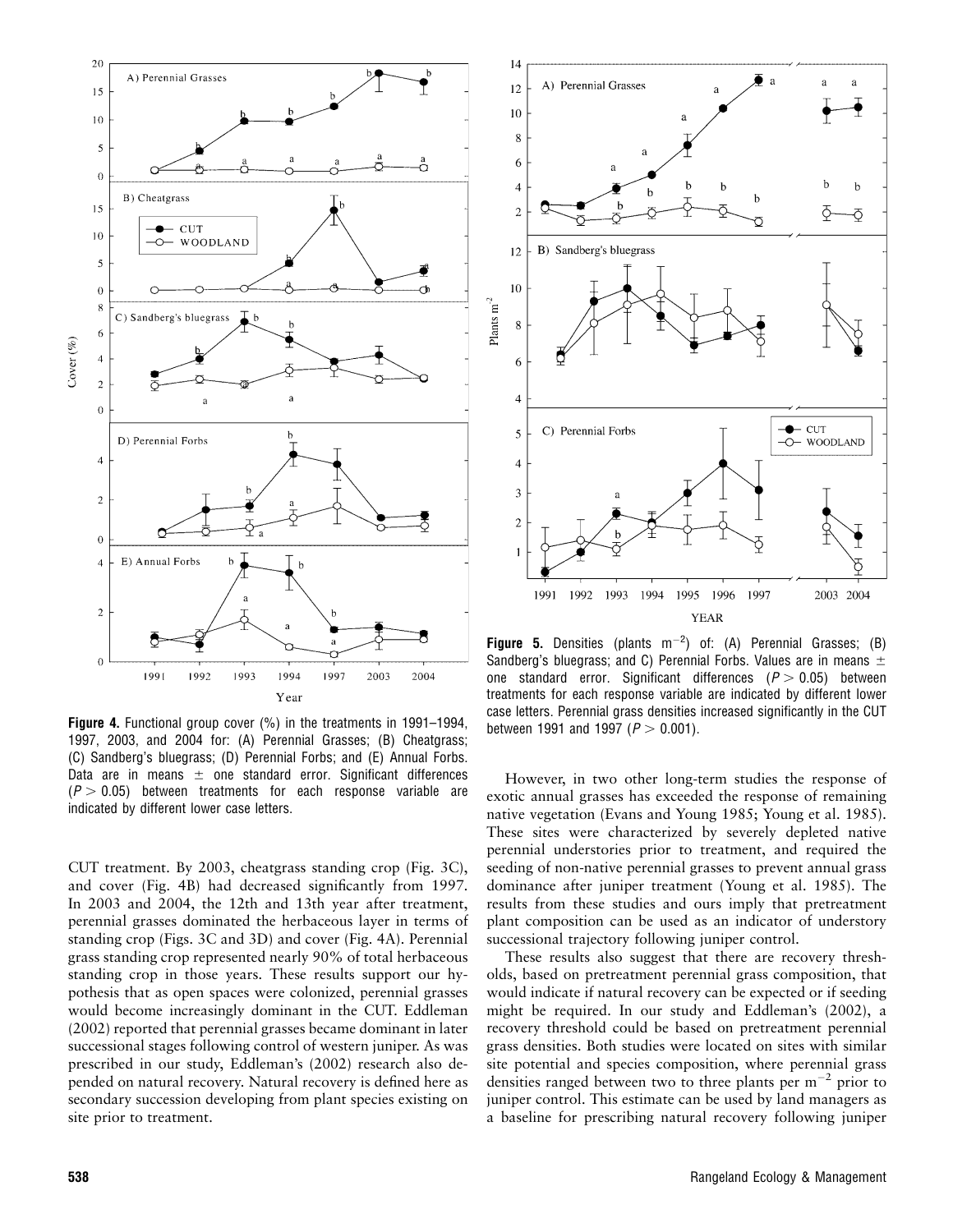control on drier, lower elevation plant communities with bluebunch wheatgrass–Thurber's needlegrass in the understory. At a larger scale, evidence to determine recovery thresholds remains limited and recovery thresholds are likely to vary by plant community, site potential, and weed species present.

## Cheatgrass Response

Cheatgrass presence remains a concern in many western juniper woodlands as this species has shown the ability to increase rapidly and dominate following juniper control (Quinsey 1984; Evans and Young 1985). Davis and Harper (1990) also measured large increases in annuals, primarily cheatgrass, within the first two years after chaining pinyon-juniper woodlands in Utah.

The lack of cheatgrass response the first three growing seasons (1992–1994) after treatment lead us to initially conclude that cheatgrass would not be a significant factor in plant succession on the site. Thus, the increase in cheatgrass the 4th through 6th years (1995–1997) after treatment was not anticipated. The lag response of cheatgrass might have been a result of weather conditions. The increase in cheatgrass tended to coincide with years with higher precipitation (Fig. 1). Years with above average precipitation provide ideal conditions for cheatgrass establishment and growth in eastern Oregon (Ganskopp and Bedell 1979). Cheatgrass established primarily in areas with high amounts of litter, suggesting that these areas produced more favorable microsites for cheatgrass germination and growth (Bates et al. 2004). Environmental factors that could have contributed to this zonal preference were greater availability of soil resources (water and nutrients) and protection from temperature extremes (Bates 1996; Bates et al. 1998). Soil water content was greater under juniper debris than in interspace soils on this site (Bates et al. 1998). Evans and Young (1985) reported that soil nitrogen increased in litter deposition areas several years after juniper treatment, which stimulated annual grass response in these zones.

The subsequent decline of cheatgrass between 1997 and 2003 might have resulted from; 1) drought the past several years (Fig. 1) potentially reducing cheatgrass seed production, seedling establishment, and plant growth; 2) less favorable seedbed conditions as litter was incorporated into the soil and exposure increased; 3) reduced soil nutrient availability; and 4) increased competition from perennials. The continued increase of perennial grass biomass and cover during the drought years suggests that perennial suppression of cheatgrass was a primary factor for cheatgrass decline.

## Shrub and Juniper Dynamics after Cutting

Shrubs, mainly basin big sagebrush (Artemisia tridentata spp. tridentata Beetle & A. Young), increased in density in the CUT, although establishment has been highly variable (Table 1). Other shrub species established on site were gray rabbitbrush (Chrysothamnus nauseous [Pall.] Britt), Wood's rose (Rosa woodsii Lindl.), golden currant (Ribes aureum Pursh), squaw currant (Ribes cereum Dougl.), and gray horsebrush (Tetradymia canescens DC.). Although not significant, sagebrush densities declined between 1997 and 2004. This might have been due to self thinning, because sagebrush seedlings tended to be concentrated in small patches on the site. Sagebrush cover also increased but remains far below site

Juniper has rapidly reestablished in the CUT (Table 1), which indicates that the site is in the early phases of returning to a juniper dominated plant community. Juniper density in 2003 and 2004 was over 200 trees per hectare in the CUT. The majority of trees established from seed but about one-third were the small individuals  $(< 20$  cm) which were not controlled in the initial treatment application in 1991. Based on the characteristics of surrounding juniper stands, we estimate that the CUT treatment will be redominated by juniper within 40–50 years.

At some point in the reinvasion process, understory productivity will again decline. Based on relationships between herbaceous cover and juniper cover developed by Miller et al. (2000), we estimate that the understory will not begin to noticeably decline until juniper cover approaches 5–10%. Juniper cover was less than 1% in 2004 (Table 1), 13 years after cutting. In contrast, Tausch and Tueller (1977) reported that understory cover and production declined steadily after the 6th year following chaining of pinyon-juniper woodland, as shrubs and trees re-occupied treated sites. The earlier decline in understory production and cover following chaining, mainly results from less effective tree removal (Tausch and Tueller 1977; Skousen et al. 1989) when compared to cutting (Bates et al. 2000; Eddleman 2002). Percentages of pinyon-juniper trees removed by chaining ranged from 46% to 91% in Utah (Skousen et al. 1989). Chaining treatments in Nevada reduced tree density by less than 60% and tree cover by 84% (Tausch and Tueller 1977). In our cutting treatment, relative tree density was reduced by 73%, but more importantly tree cover was reduced by 100% (Table 1). These comparisons indicate that the more tree cover (e.g. leaf area) is reduced, the longer understory productivity and cover will be maintained following juniper control. Tree cutting, as was prescribed in our study, demonstrates that the influence of juniper can be delayed for a more extended period than is reported for chaining treatments. However, as pointed out earlier, the cutting treatment still missed 27% of the trees on site (Table 1). Woodlands that are cut will require retreatment to prevent juniper from redominating plant communities.

# MANAGEMENT IMPLICATIONS AND CONCLUSIONS

## Shrub Steppe Restoration

In the WOODLAND, understory cover and productivity did not change during the study. The herbaceous characteristics in the WOODLAND indicate that the plant community has crossed a successional threshold and is in a relatively stable state. The successional model developed for western juniper by Miller et al. (2000) indicates that the plant community was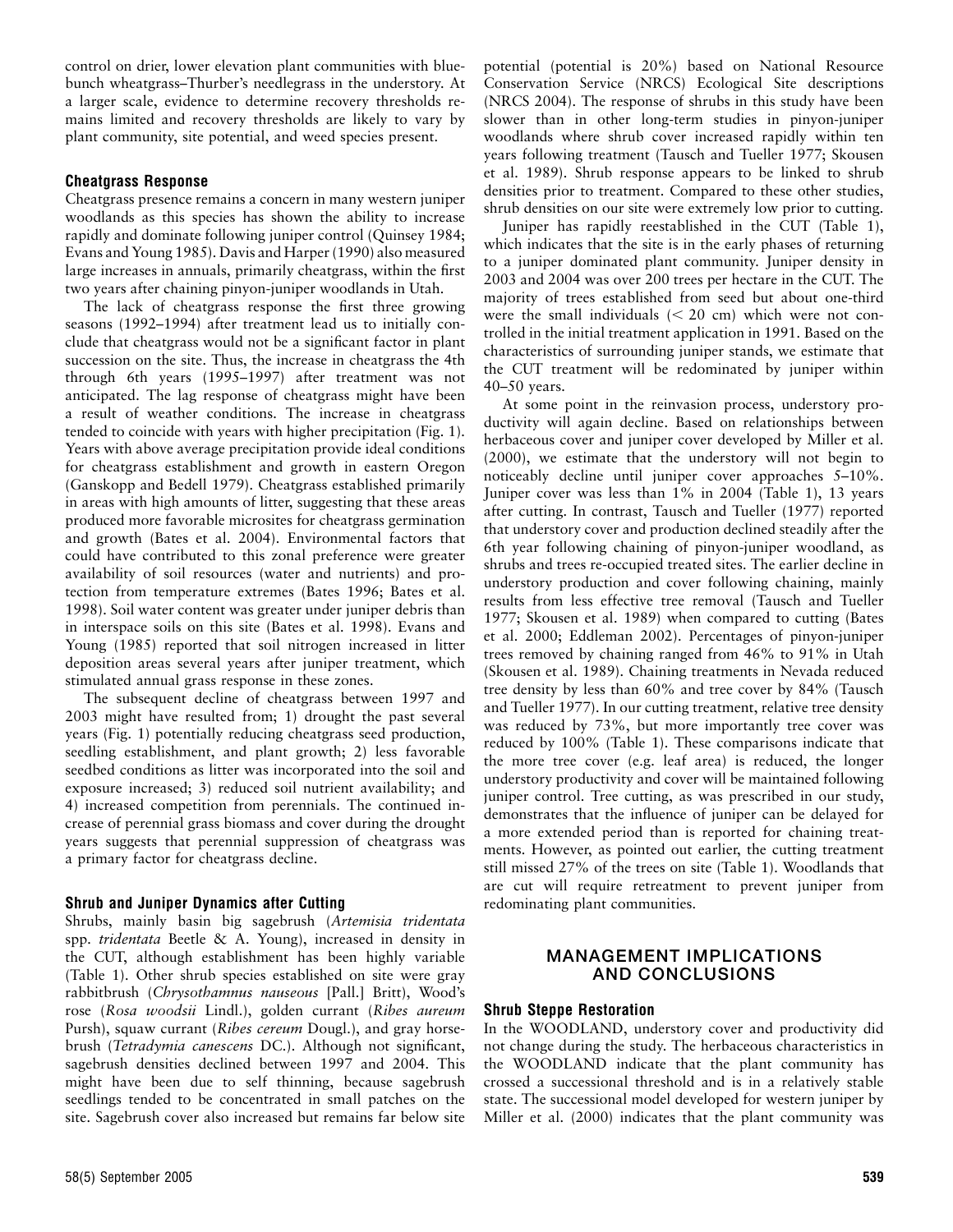representative of a closed woodland system and will remain woodland without substantial management inputs to restore the community back to sagebrush steppe.

The results confirm that removal of western juniper will result in increased herbaceous productivity and cover. The composition and speed of plant community response depends on several integrated factors, including site characteristics, pretreatment floristics, and post treatment management, and weather. Vegetation changes in these semi-arid environments are often subtle, and in this study took several years to be expressed. The CUT was still recovering from the latent effects of juniper suppression in 1993 and it wasn't until the fifth and sixth years after cutting (1996–1997) that herbaceous productivity peaked following the initial treatment. Perennial bunchgrass density peaked in the 6th year after treatment (1997) and the results suggested that  $10-12$  plants  $m^{-2}$  were sufficient for this functional group to fully occupy the site and dominate herbaceous composition in subsequent years (Figs. 3 and 5; e.g., 2003 and 2004).

The site has not returned to a shrub steppe community, as the CUT presently has the appearance of a grassland. Shrubs have been slow to respond, and at present, juniper cover is equivalent to shrub cover (Table 1). The rapid reestablishment of juniper after cutting might, therefore, preclude a shrubsteppe successional phase. Once juniper tree cover increases to a third of a site's potential, shrubs decline rapidly in density and cover (Miller et al. 2000). Thus, the continued development of sagebrush will require the retreatment of juniper.

## Livestock Management Considerations

Cutting of woodlands was beneficial to forage production on this site. In this study, the number of hectares required per animal unit month (AUM) was reduced from about 19 to two, following juniper cutting. From a livestock production standpoint, management flexibility is often increased as the forage base improves (Bedell 1987). The time period required for the understory to respond to juniper control has implications for post treatment livestock grazing management. Grazing in treated woodlands should be designed to meet short and long-term goals that promote restoration of site structural and functional attributes. Specific grazing prescriptions, however, are difficult to apply broadly because sites differ in response to treatment as a result of pretreatment plant composition, site potential, potential for weed infestation, and climate. A goal of many western juniper control treatments is to increase establishment and productivity of perennial composition to benefit forage production, wildlife habitat, and hydrologic stability (Eddleman 1999). In this study, perennial grasses steadily increased in density, cover, and production the first six years after treatment. The increase in plant density was from the recruitment of new individuals that were derived from seed produced on site (Bates et al. 1999). Although densities peaked in 1997, perennial grass production continued to increase in subsequent years. Thus, perennial grass response was far from rapid. The results from this study suggest that in years immediately following juniper control, grazing should be carefully managed in order to promote recruitment and establishment of perennial grasses. Results have shown that even short duration–early season grazing has the potential to reduce recruitment of perennial grasses by diminishing seed production in years immediately following treatment (Bates, 2005). Resting and/or deferring grazing until after seed dispersal should be considered in order to maximize seed crops and encourage establishment of new plants. In later years, grazing must be properly applied to increase or maintain perennial grass productivity and cover. The continued compositional shifts in vegetation across years suggest that long-term studies are valuable for assessing successional responses to juniper treatment, and for developing appropriate management of treated sites.

# ACKNOWLEDGMENTS

We thank Otley Brothers Inc. for use of their property during the study. Thanks to Kara Paintner and Jeff Rose for statistical help and assistance in the field. Thanks are due to Dave Ganskopp and David Bohnert for their comments and suggestions.

# LITERATURE CITED

- BATES, J. D. 1996. Understory vegetation response and nitrogen cycling following cutting of western juniper [dissertation]. Corvallis: Oregon State University. 230 p.
- BATES, J. D. 2005. Herbaceous response to cattle grazing following juniper cutting in Oregon. Range Ecology & Management. 58:225–233.
- BATES J., R. F. MILLER, AND T. S. SVEJCAR. 1998. Understory patterns in cut western juniper (Juniperus occidentalis spp. occidentalis Hook.) woodlands. Great Basin Naturalist 58(4):363–374.
- BATES J., R. F. MILLER, AND T. S. SVEJCAR. 1999. Plant succession in cut juniper woodlands: 1991–1998. In: Range Field Day 1999 Progress Report, juniper woodlands: history, ecology, and management, Special Report 1002, June 1999. Corvallis, OR: Agricultural Experiment Station, Oregon State University and USDA–Agricultural Research Service. p. 30–43.
- BATES J., R. F. MILLER, AND T. S. SVEJCAR. 2000. Understory dynamics in cut and uncut western juniper woodlands. Journal of Range Management 53:119–126.
- BATES J., T. S. SVEJCAR, AND R. F. MILLER. 2002. Effects of juniper cutting on nitrogen mineralization. Journal of Arid Environments 51:221–234.
- BATES J., T. SVEJCAR, AND R. MILLER. 2004. Forage production in a cut juniper woodland. In: T. Svejcar and J. Bates [EDS.]. Current forage and livestock production research, Special Report, June 2004. Agricultural Experiment Station, Oregon State University and USDA–Agricultural Research Service. p. 24–31.
- BEDELL, T. E. 1987. Rehabilitation of western juniper rangeland: a case history. In: R.L. Everett [ED.]. Proceedings: Pinyon-Juniper Conference. Ogden, UT: Intermountain Research Station, USDA–For. Ser. Gen. Tech. Rep. INT-215. p. 313–315.
- BELSKY, A. J. 1996. Viewpoint: western juniper expansion: is it a threat to arid northwestern ecosystems? Journal of Range Management 49:53–59.
- BLACKBURN, W. H., F. B. PIERSON, G. E. SCHUMAN, AND R. E. ZARTMAN [EDS]. 1994. Variability of rangeland water erosion processes. Soil Science Society of America, Special Publication 38. Madison, Wisconsin: Soil Science Society of America, 106 p.
- BUCKHOUSE, J. C., AND J. L. MATTISON. 1980. Potential soil erosion of selected habitat types in the high desert region of central Oregon. Journal of Range Management 33:282–285.
- CLARY, W. P. 1987. Herbage production and livestock grazing on pinyon-juniper woodlands. In: R. L. Everett [ED.]. Proceedings: Pinyon-Juniper Conference. Ogden, UT: Intermountain Research Station, USDA–For. Ser. Gen. Tech. Rep. INT-215. p. 440–447.
- DAVENPORT D. W., D. D. BRESHEARS, B. P. WILCOX, AND C. D. ALLEN. 1998. Viewpoint: